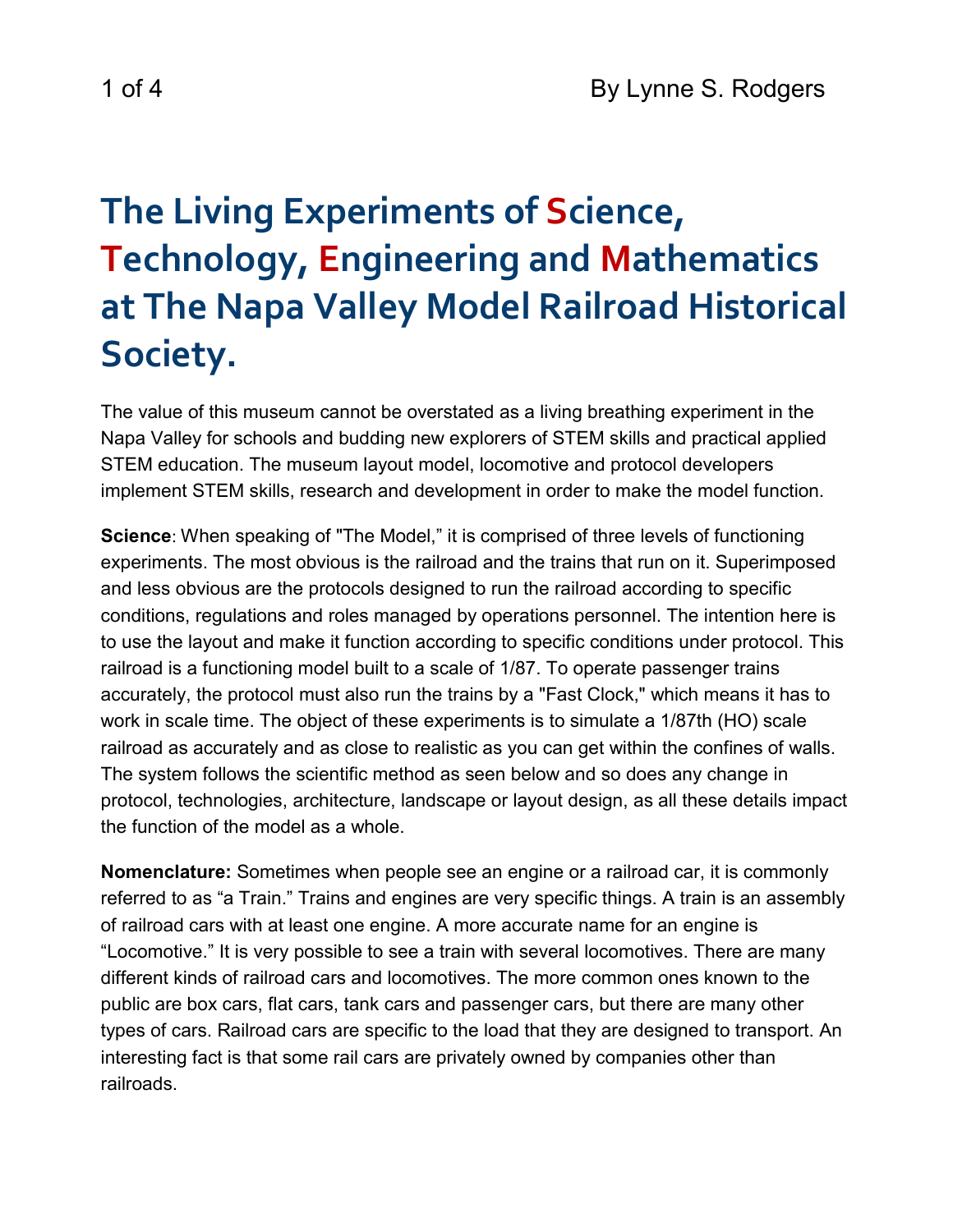## The Scientific Method as an Ongoing Process



The above diagram demonstrates the process used to drive our experiments and how we develop our model. The model has many component parts. We also can run three experiments simultaneously. First, we can run an operating session where the railroad is made to function as a working experiment under protocols. Because this involves man power and role assignments we must function as a company. Second, we must endeavor to maintain, repair and continuously improve the model and privately owned equipment of the members. Thirdly, the NVMRHS operates as a 501(c)(3) and museum which makes all of the rest of our craft possible. This part of the experiment is an enterprise of organizational behavior and funding. In this way we really are not different than other Engineers and Scientists. In short, the layout that you see is a lab.

The most obscure of the three experiment models is the development, management and organizational behavior model of the Historical Society which operates a model railroad and a non-profit, with an interest in continuously developing the functioning technological interface of all three models simultaneously and maintains a meaningful presence to the Napa Valley community. The end result is a unique combination of architecture, science, technology and history.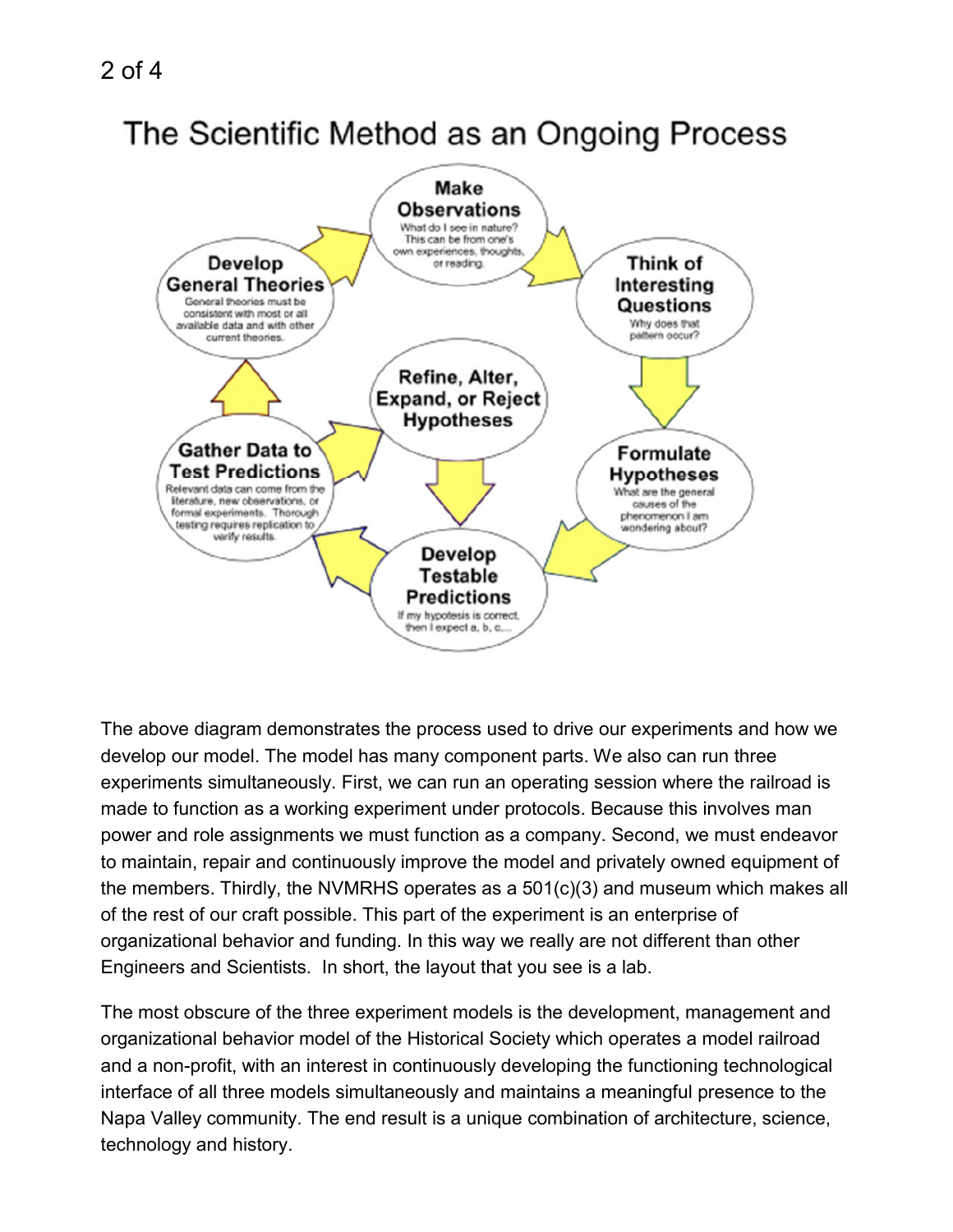## 3 of 4

**Experiments:** The challenge here is to develop parts of the railroad to great accuracy in historical and functional detail, increasingly pursuing realistic performance and function. These are not the electric trains of childhood that many of us remember and at a closer look you will promptly appreciate that these are not toys. These locomotives and cars are scale models, many of which are unique to an existing prototype locomotive or car of some kind. The challenge is to get each one to function on the layout and to function reliably within the protocol on the historically inspired layout landscape, which is also an architectural model. In other words, the pursuit is always to get a model train to work on a system of railroad lines as a prototype train would on a prototype railroad. To get them to work, each part undergoes the scientific process with meticulous and rigorous inspection. Without that level of attention to detail the model as a whole cannot function reliably or realistically, particularly during an operating session.

**Other Types of Electric Trains:** Other types of electric trains exist and there are also toy trains. They are beautiful and fun to work with and many people begin their fascination as young children laying down track for those types of trains. However, those types of trains are not run on our railroad. They are different from this project. To be clear, collecting and working with those trains is a respectable hobby, however it is a *different* hobby. The distinction is the extensive engineering component of this railroad and the attention to scale measurements. As a result of the method of construction, there is no portability in this model. That is not unusual for this type of railroad. Therefore, because it has taken decades to create it is un-replaceable. It is indeed priceless.

**Technology:** Each locomotive is fitted with a computer chip (decoder) that is operated by an engineer with a wireless controller (throttle). With the use of computer technology, the dispatcher observes and controls the routing of all trains on the main line, as is done on a full size railroad. Technology is also used for tracking inventory, data management, equipment inspection and curatorship of historical documents, communication and business management. Our membership is involved in the constant process of continuing their own education and educating the public.